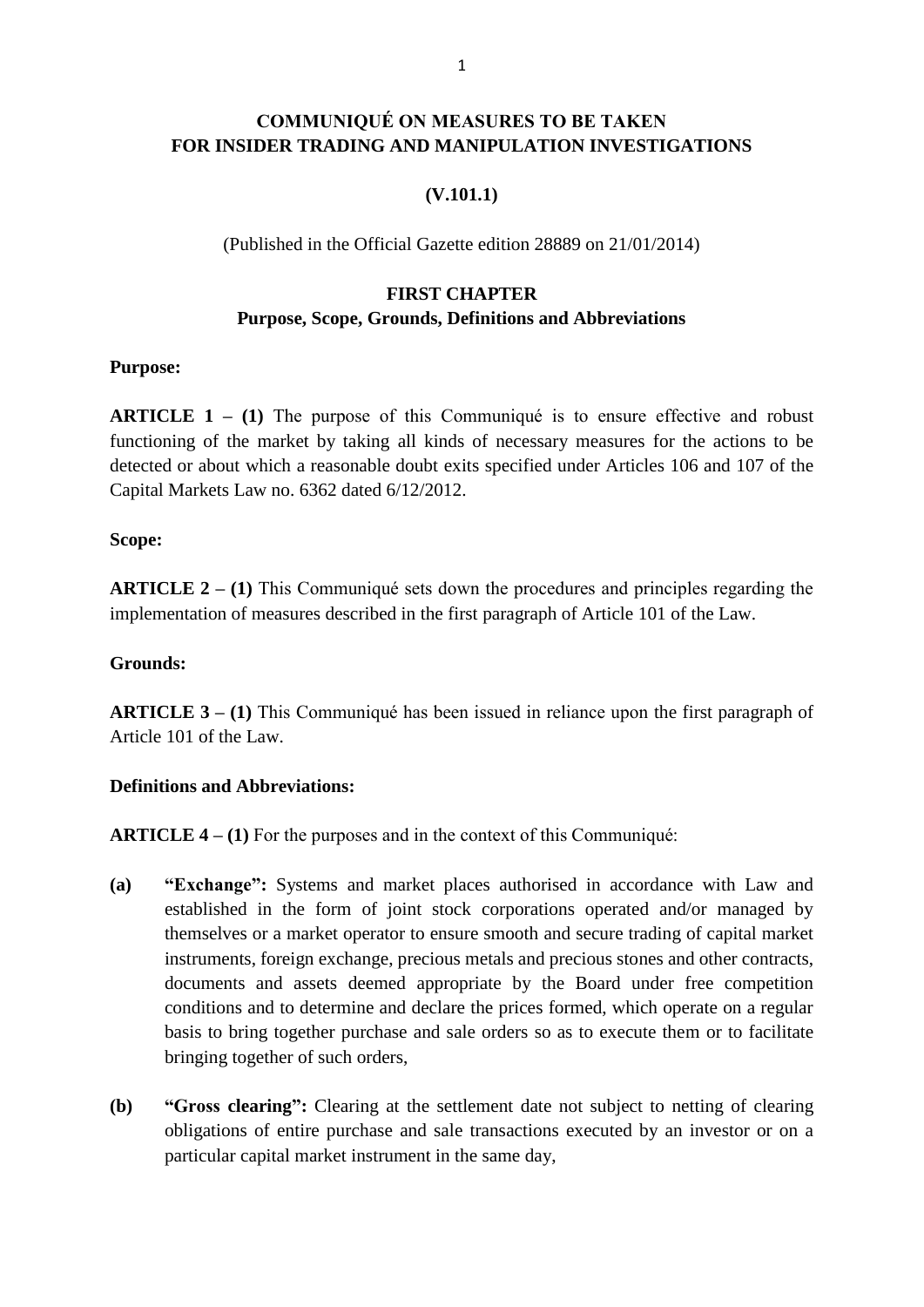- **(c) "Deposit requirement":** A specific requirement that there shall be cash or capital market instruments within the investor's accounts in the investment firm to which the order is given, when a buy or sell order is given on that capital market instrument, or alternatively, there shall be in advance cash or capital market instrument related to the respective transaction in the investor's account within the investment firm, and the cash or capital market instrument shall be kept in those accounts until fulfilling the liabilities originated from the clearing of those transactions.
- **(ç) "Temporary ban on trading":** Any kind of ban on trading for a period of 6 months to 2 years,
- **(d) "Law"**: Capital Markets Law no. 6362 dated 6/12/2012,
- **(e) "Public Disclosure Platform":** refers to an electronic system to which the information shall be disclosed to public in line with the legislation is transmitted with electronic signature, and through which such information is disclosed to public;
- **(f) "Board"**: Capital Markets Board,
- **(g) "Reasonable doubt":** Any kind of doubt as to the existence of one of the acts specified in Articles 106 and 107 of the Law, in reliance upon investigations carried out in capital markets by considering transaction patterns and transfers within accounts of those persons making the transactions or persons acting in collaboration with them, as well as historical price movements-trade amount analyses and actual floating rates of capital market instruments, and news and statements and notices or complaints on capital market instruments, and any corroborative signs,
- **(ğ) "CRA":** Central Registry Agency Incorporation
- **(h) "Ban on trading":** The ban specified in the second chapter of this Communiqué,
- **(ı) "Market-wide position limit** The maximum number of underlying instrument corresponding to the sum of all open positions in the market for all contracts based on the same underlying instrument in the futures and options markets,
- **(i) "Permanent ban on trading":** Any kind of ban on trading for 5 years; and
- **(j) "Investor-based position limit":** The number of positions taken in the same direction or corresponding maximum number of underlying instrument transacted in all accounts by a single investor for the contracts based on the same underlying instrument in the futures and options markets.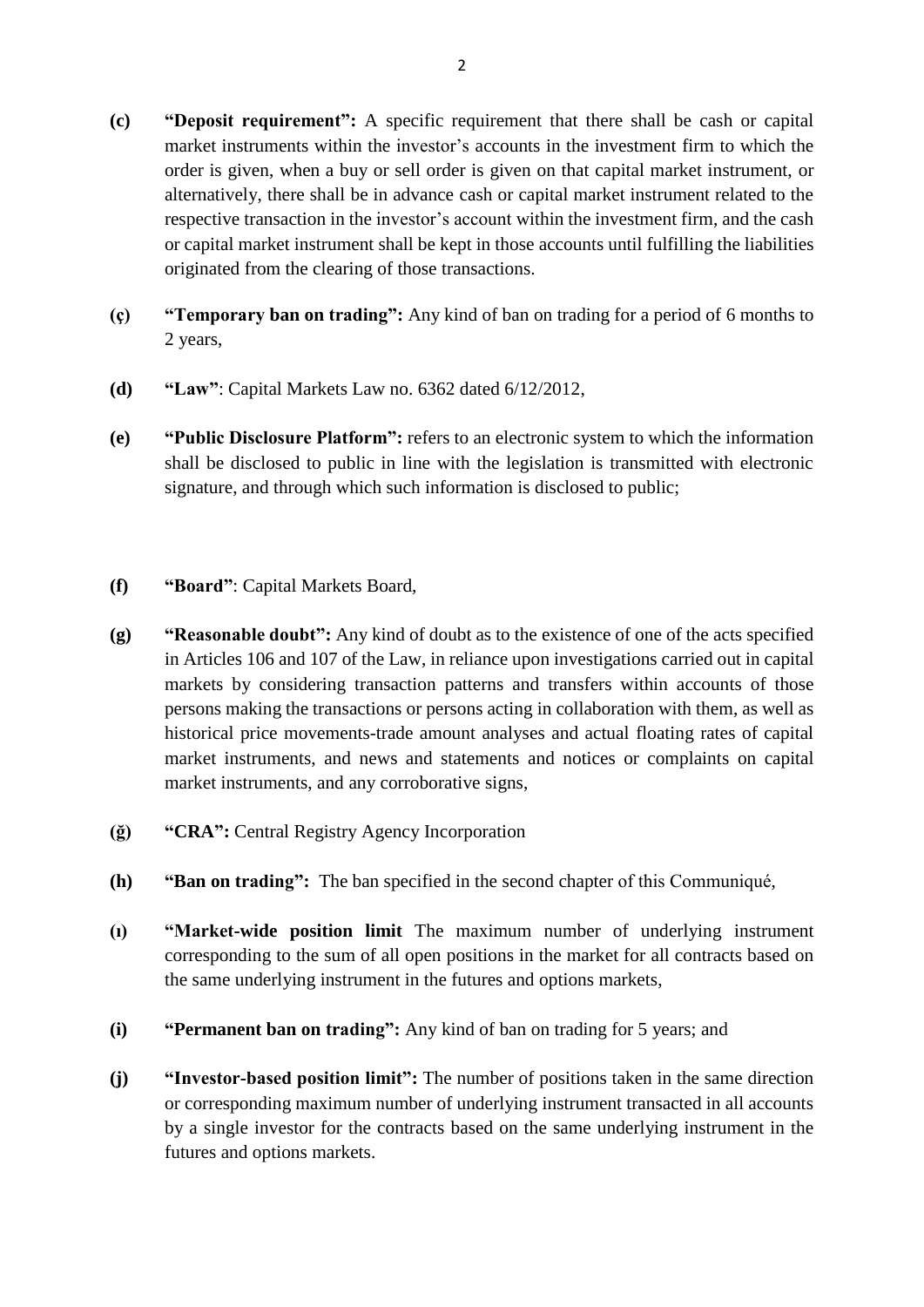## **SECOND CHAPTER Ban on Trading**

#### **Situations leading to Ban on Trading:**

**ARTICLE 5 – (1)** In the investigations carried out by the Board, the Board may in its discretion impose a ban on trading in exchanges before the finalization of the investigation for those real persons or legal entities and the officials of legal entities about whom there exists a reasonable doubt.

**(2)** The Board may decide to impose a ban on trading on those real persons or officials of legal entities against whom a decision is made by the Board to file a criminal complaint at the Public Prosecutor's Office for committing the criminal offenses specified under Articles 106 and 107 of the Law, or on legal entities the accounts of which are used for committing those criminal offenses.

**(3)** If the persons subject to the ban on trading have committed those investigated acts through accounts of other persons, the Board may decide to extend the ban on trading to those accounts.

### **Temporary Ban on Trading:**

**ARTICLE 6 – (1)** If the Board decides to impose a ban on trading with a reasonable doubt, the temporary ban on trading shall be imposed for 6 months. However, the Board is authorized to extend this period for an additional 6 months.

**(2)** If a decision is made to file a criminal complaint against a person at Public Prosecutor's Office as per Article 115 of the Law due to his criminal offenses specified in Articles 106 and 107 of the Law, the temporary ban on trading for that person shall be imposed for 2 years.

**(3)** In the calculation of the period of ban on trading as per the second paragraph of this Article, the ban period that has already been imposed as per the first paragraph of this Article shall be deduced from the total ban period of 2 years.

#### **Permanent Ban on Trading:**

**ARTICLE 7 – (1)** If a person banned from trading under the first or second paragraph of Article 6 and this Article of this Communiqué, commits offense specified in the Articles 106 and 107 of the Law via other persons' accounts, and if the Board decides to file a criminal complaint against that person at the Public Prosecutor's Office as per Article 115 of the Law for those criminal offenses, the Board may decide to impose a permanent ban on trading for 5 years against that person.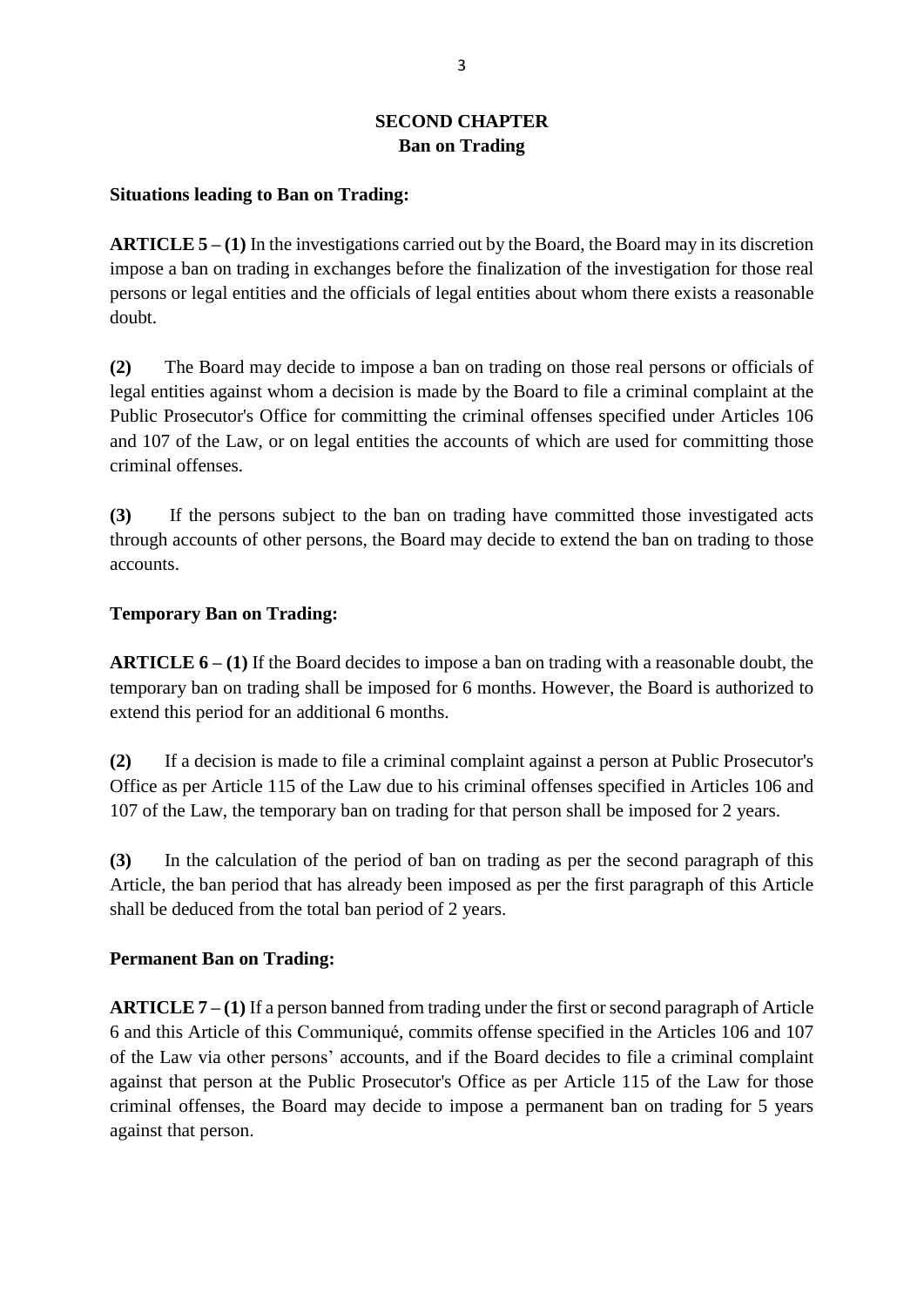### **Cessation of Ban on Trading:**

**ARTICLE 8 – (1)** Upon the end of the period of ban on trading, the ban on trading for the related person is automatically cancelled.

**(2)** The ban on trading for persons against whom a criminal complaint is filed due to their criminal offenses specified in Articles 106 and 107 of the Law is cancelled by the Board before the end of the ban on trading period, if the Board receives a notification of any of the following judgments:

**a)** The decision of nolle prosequi by Prosecutor's Office, and if applicable, the refusal of the High Criminal Court on the objection against the decision of Prosecutor's Office,

**b)** The judgment of dismissal by the Court.

**(3)** If the Board decides not to file a criminal complaint through an investigation against those persons who were imposed ban on trading based on a reasonable doubt, that ban on trading shall be cancelled by the Board.

## **Capital Market Instruments subject to Ban on Trading:**

**ARTICLE 9 – (1)** Real persons or legal entities as well as the officials of those legal entities against whom a trading ban is imposed by the Board cannot buy or sell, and issue orders for, any of the following capital market instruments traded in exchanges during the period of ban on trading:

- **a)** Shares;
- **b)** Exchange traded fund units;
- **c)** Futures contracts, except for those specified in the subparagraph (b) of the first paragraph of Article 10 of this Communiqué;
- **ç)** Options contracts, except for those specified under the subparagraph (b) of the first paragraph of Article 10 of this Communiqué;
- **d)** Warrants;
- **e)** Certificates that the underlying instrument is index or shares traded in exchange; and

**f)** Other publicly-traded capital market instruments and those to be determined by the Board.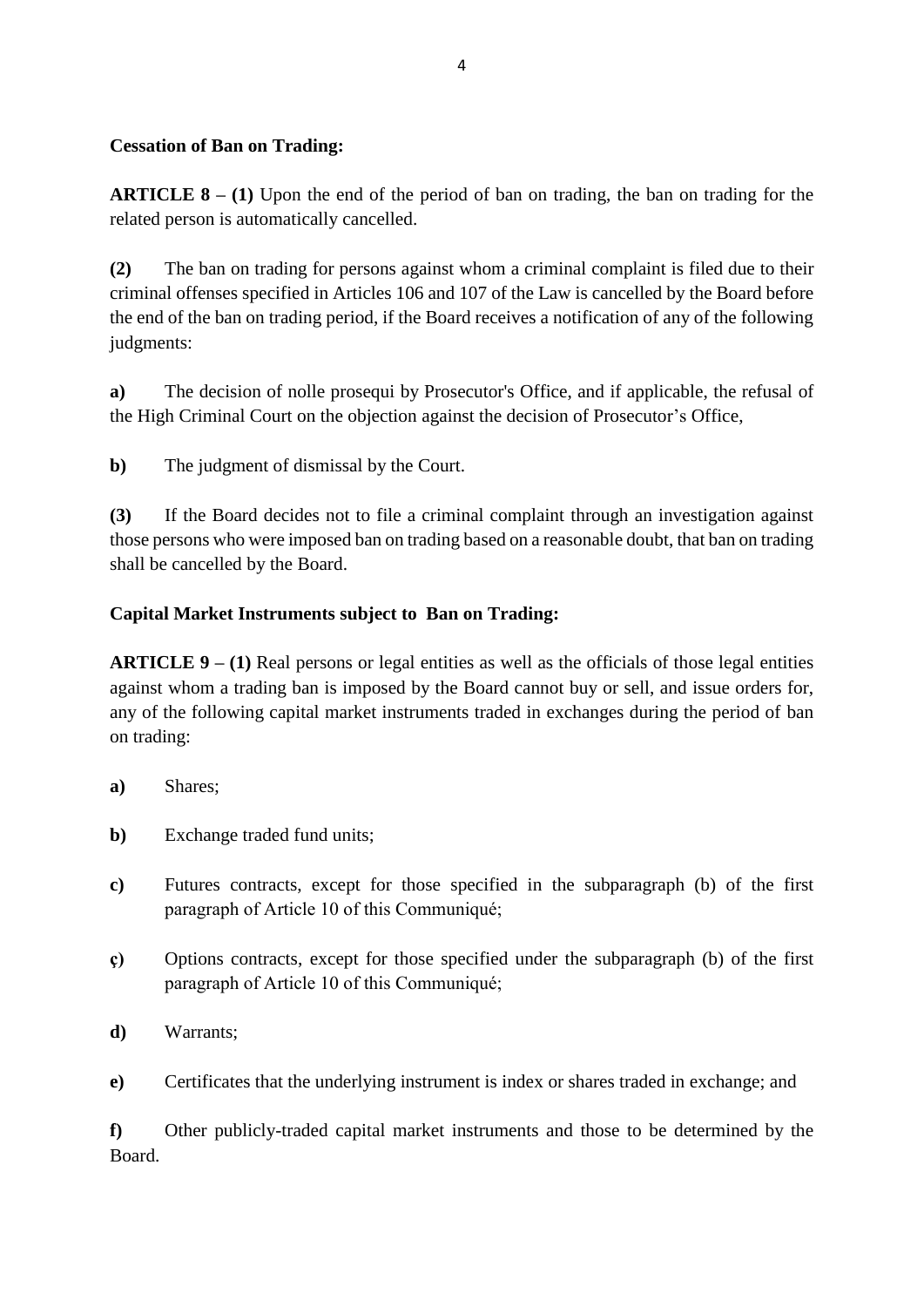**(2)** The Board is entitled to restrict the scope of ban on trading to be imposed against the real persons or legal entities and the officials of those legal entities to certain capital market instruments.

## **Capital Market Instruments and Cases beyond the Scope of Ban on Trading:**

**ARTICLE 10 – (1)** The persons against whom a trading ban is imposed by the Board can trade the following capital market instruments in exchanges during the period of ban on trading:

- **a)** Investment fund units;
- **b)** Futures or options contracts based on foreign currency, commodities or precious metals, and
- **c)** Debt securities.

**(2)** The persons against whom a ban on trading is imposed by the Board can trade in exchanges under the following cases during the period of ban on trading:

**a)** Purchases in the exchange wholesale market, provided that the person banned on trading notifies the Board with a written document before the purchase,

**b**) Purchases or sales in the over-the-counter market,

**c)** If those who are banned from trading are publicly traded entities then those legal persons can make a sales transaction of the issued shares representing the increased capital limited with the purpose of capital increases, ,

**ç)** Share purchase transactions through the use of the preemptive rights to purchase new shares during the process of capital increase, provided that a written approval of the banned person is received,

**d)** Acquirement of shares through capital increase via bonus issue.

## **Proxies and Joint Account Relationships:**

**ARTICLE 11 – (1)** The persons those of whom are banned from trading shall not trade in exchanges even through a proxy or as a proxy.

**(2)** For joint accounts, if any one of the owners of the joint account is banned from trading, the other account owner(s) shall also not trade via hose joint accounts.

**(3)** For joint accounts, if any one of the owners of joint account is banned from trading, the other account owner(s) may trade with capital market instruments in the joint account by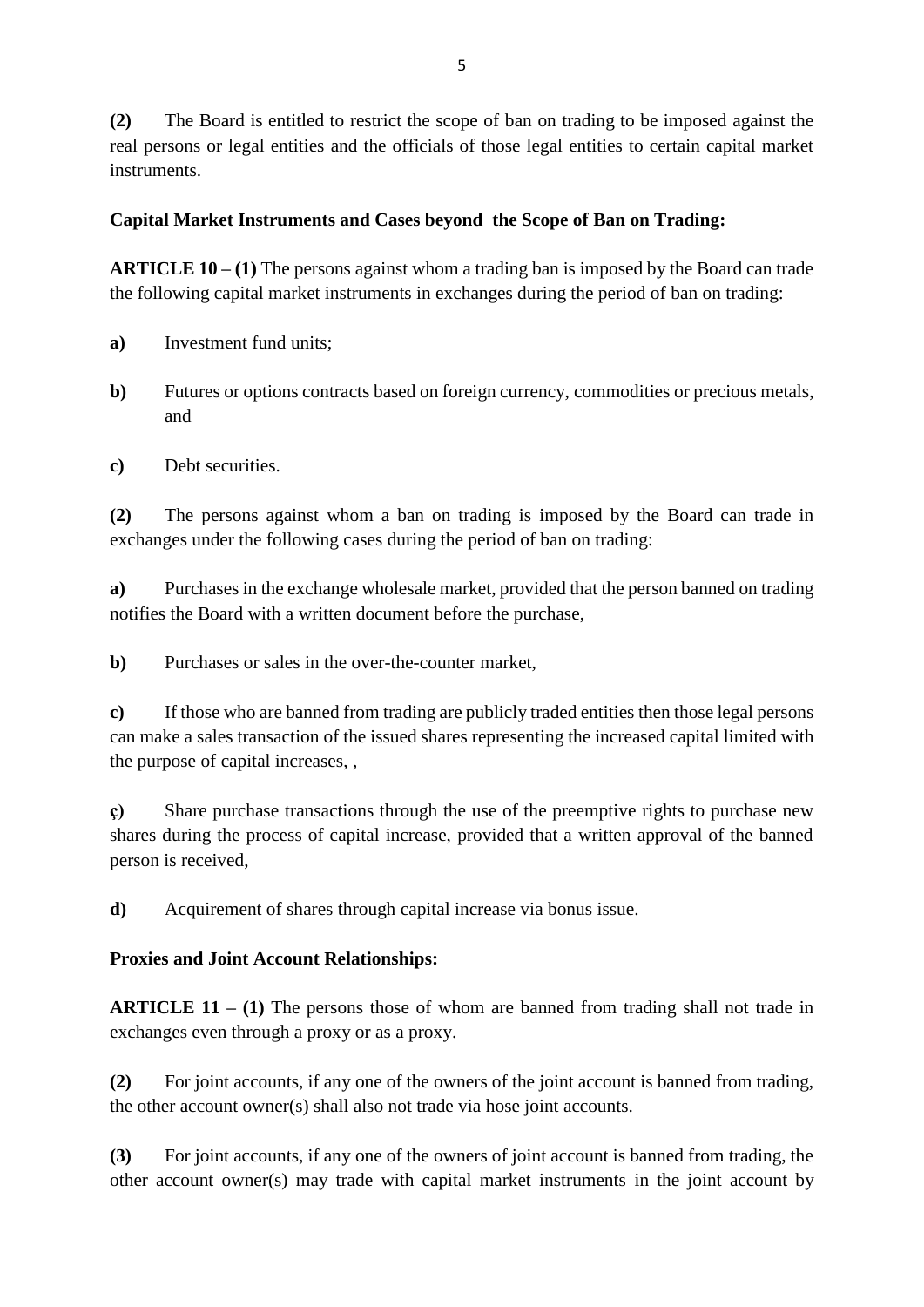transferring them to the other account(s) on behalf of their own shares, provided that those joint accounts were not opened with an intention of circumventing the Board regulations.

## **Actions to be Imposed on Violators of the Ban on Trading:**

**ARTICLE 12 – (1)** Investment firms, and their personnel, executives and members of the board of directors shall not allow, make an exception for, or ease the persons banned from trading to execute purchases or sales, or to issue orders, by using own or others' accounts during the period of ban on trading.

**(2)** Account owners shall not let a person banned on trading to use their accounts.

## **Actions to be taken by CRA:**

**ARTICLE 13 – (1)** The CRA shall process a record of ban on trading in the accounts of persons banned on trading upon receiving the notification of Board Decision regarding ban on trading. When the Board Decision regarding the ban on trading is announced to the public, the instruments those are already owned and/or those are transmitted to those persons' accounts held with CRA or those are passed into those persons' ownership as a result of the purchase orders issued to exchanges as per acceptance rules of such orders, even such transfers are not yet realized, are processed as follows:

- **a)** The shares subject to investigation shall be pursued as banned shares, in order to prevent those shares to be used for clearing operations.
- **b)** The warrants subject to investigation shall be pursued as banned warrants in order to prevent those warrants to be used for clearing operations.
- **c)** If transactions leading to ban on trading are executed in the warrants market, the warrants' underlying instrument, shares, shall also be pursued as banned shares in order to prevent those shares to be used for clearing operations except for the warrants whose underlying instrument is some type of index.
- **ç)** If transactions leading to ban on trading are related to shares market, the warrants whose underlying instrument are those shares subject to investigation shall be pursued as banned warrants in order to prevent those warrants to be subject to clearing operations.
- **d)** If transactions leading to ban on trading are related to shares market, the warrants are not pursued as banned warrants even if the shares subject to investigation are included in the index as of the underlying instrument of the warrant.
- **e)** Except for those shares which are subject to investigation the other shares, are pursued as non-publicly traded shares.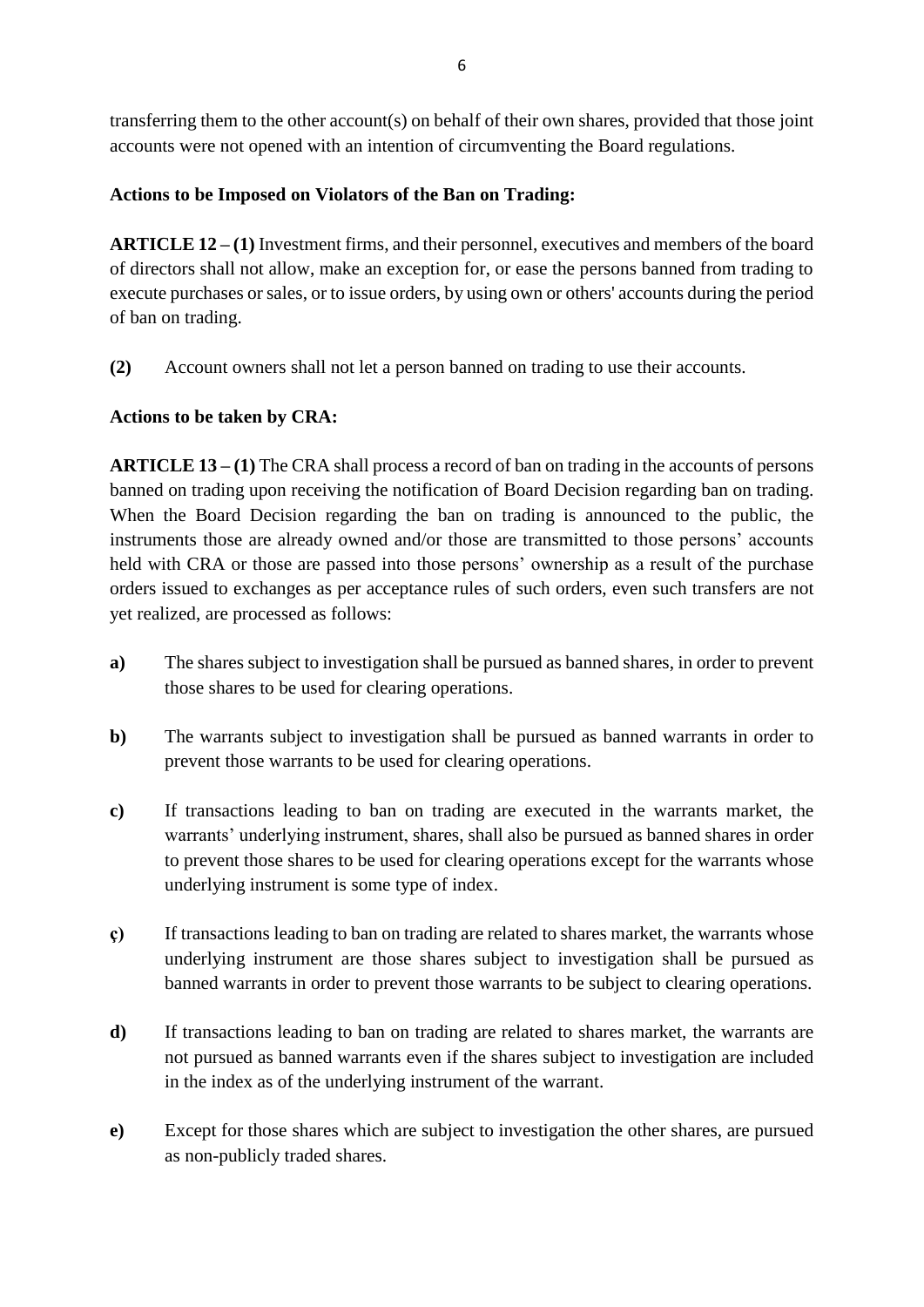- **f)** Except for those shares which are subject to investigation, the status of warrants cannot be modified until the end of 20 business days as of the Board's decision date on ban on trade
- **g)** The warrants which are out of the scope of the investigation and the non-publicly traded shares both of which are not liquidated within 20 business days as of the Board's decision date on ban on trade, shall be recorded as banned instruments.
- **ğ)** The warrants held in the banned person's CRA accounts shall be liquidated at their expiration date, provided that the warrant expires before the ending period of ban on trading.
- **h)** The provisions of subparagraphs of this Article on warrants shall be applied to those certificates traded in exchanges.
- **ı)** The exchange traded fund units subject to investigation shall be pursued as banned shares.
- **i)** The exchange traded fund units those of which are out of the scope of the investigation and are not liquidated within 20 business days as of the Board's decision date on ban on trade shall be recorded as banned instruments.

**(2)** The shares, warrants, certificates, exchange traded fund units and other capital market instruments subject to investigation of which are pursued as banned instruments cannot be bought or sold in exchanges during the period of ban on trading. The clarifications shall be disclosed to public by CRA via the Public Disclosure Platform.

**(3)** Except for those cases specified in the first paragraph of this Article, the codes of the capital markets instruments of which are transmitted to the banned person's CRA account or those are passed into those person's ownership cannot be differentiated after the date of ban on trading.

**(4)** Before the Board Decision regarding the ban on trading is announced to the public, it is allowed to fulfill the obligations both for the clearing operations and in the share-lending market in Istanbul Clearing and Custody Bank Inc., for those transactions that have already been executed by such persons, or for the buy or sell orders that are in progress of which are just submitted to exchanges by such persons as per order acceptance principles of exchanges. To fulfill the clearing obligations from those transactions, CRA can make the required changes in the definition of the security. The investment firms are allowed to transfer the shares of which security definition has been changed, and other capital market instruments subject to ban on trading, as well as the investment firms acting as an intermediary for the transaction is allowed to make transfers thereof among the accounts held within the clearing agency.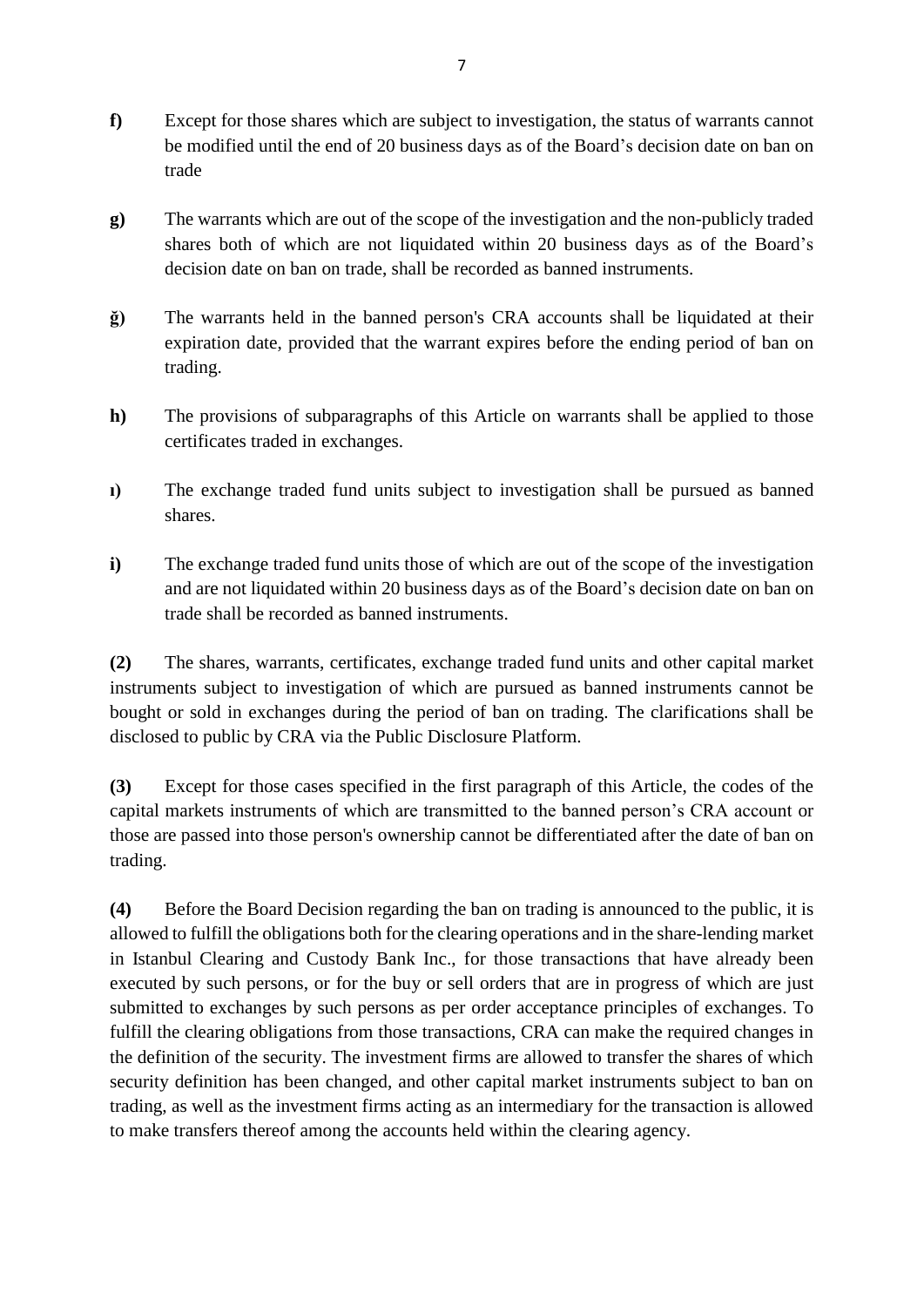**(5)** CRA shall identify and report the information regarding the security code and the nominal amount of the capital market instruments to the Board, with differentiated security codes with respect to shares of each company.

# **Sales of Banned Capital Market Instruments and Non-Publicly Traded Capital Market Instruments:**

**ARTICLE 14 – (1)** The banned capital market instruments cannot be sold for any reason whatsoever in exchanges during the period of ban on trading, subject to exception specified in Article 15 hereof.

**(2)** The status of shares within the scope of ban on trading automatically changes ex officio to non-publicly traded shares upon expiration of the period of ban on trading. However, the status of warrants, certificates and exchange traded funds within the scope of ban on trading shall be converted into the publicly traded instruments.

**(3)** Sale of shares pursued as the non-publicly traded shares shall be executed under the provisions of Article 15 of the Communiqué on Shares (VII-128.1) published in the Official Gazette edition 28685 on 22/06/2013.

## **Redemption of the Banned Persons' Loans to the Investment Firms:**

**ARTICLE 15 – (1)** Upon receiving the notification of Board Decision regarding ban on trading, CRA shall demand information on the amount of the credit facilities that have been made available to the persons banned on trading through capital market instrument transactions as of the date of disclosure or notice of such ban on trading, as well as information on capital market instruments of such persons held within the investment firms as a security for such credit facilities, from such investment firms together with the notification of decision of ban on trading, to be sent to the Board.

**(2)** Investment firms seeking to redeem their outstanding loans used under the capital markets legislation by selling pledged capital market instruments shall send the enclosed letter of undertaking (Annex-1), their authorized signatories list, and additional documents and records supporting the statements given in that letter of undertaking, to CRA, together with the relevant notification.

**(3)** Investment firms can, within 20 business days as of Board Decision date, sell the capital market instruments of their customers those of whom has cash liability arising from the capital market brokerage operations. Those sales shall be limited to the actual outstanding debts of the banned person, provided that that amount does not exceed the highest amount of the credit that can be extended to a customer.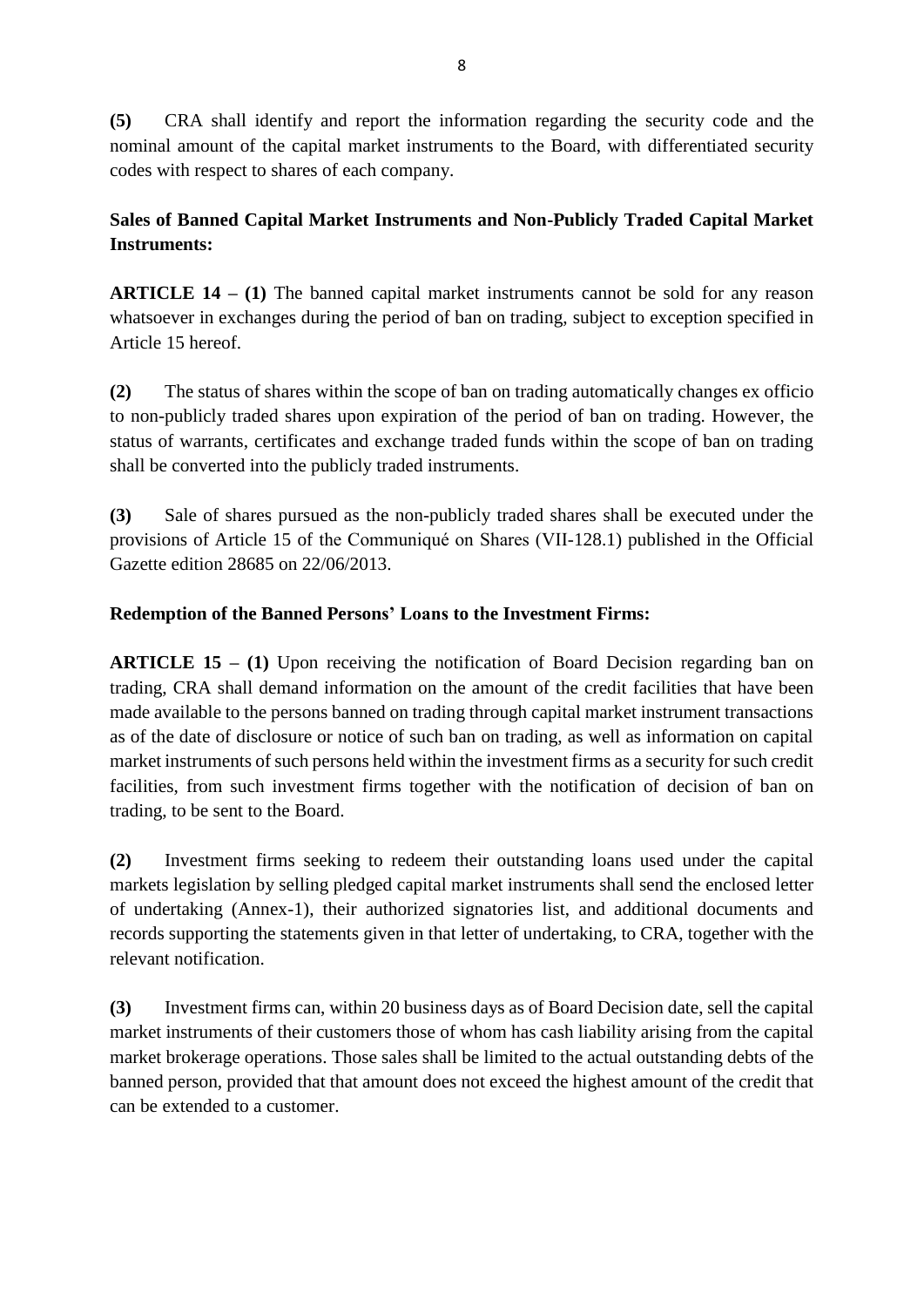**(4)** In case of significant fluctuation and drop in the prices of the securities in sales to be executed in exchanges, the Board may extend the period specified in third paragraph by also taking into consideration the request of related investment firms.

**(5)** Sales under this Article are executed by investment firms pursuant to Article 15 of the Communiqué on Shares (VII-128.1).

**(6)** Capital market instruments beyond the scope of investigation are sold preferentially, and if the proceeds of those sales do not meet the outstanding debts of loans, the capital market instruments subject to investigation are sold.

**(7)** Letters of undertaking sent by investment firms to CRA are taken into consideration to make those capital market instruments saleable in exchanges.

**(8)** Liquidation of the default and clearing obligations due to the failure of persons banned from trading in fulfilling their obligations by the end of the clearing period is subject to the same procedures with liquidation of loans. If investment firms intend to sell capital market instruments for clearing of delinquent debts, the aforementioned letter of undertaking is required to be sent to CRA within the specified time.

**(9)** Capital market instruments held within the investment firms as a security for credits those of which are out of the scope of the capital market legislation can be sold in exchanges under this Article, only if such instruments are among the pledged assets according to CRA records as of the date of decision of ban on trading. Also for the sales under this paragraph, the enclosed letter of undertaking (Annex-1), authorized signatories list, and additional documents and records supporting the statements given in that letter shall be submitted to CRA.

## **Provisions Regarding Futures and Options Contracts:**

**ARTICLE 16 – (1)** The persons banned on trading can only execute transactions for closing their current open positions in Futures and Options Market within 20 business days as of the decision date on ban on trading.

**(2)** If the end of maturity of any open positions held by persons banned on trading in Futures and Options Market is within the aforementioned period of 20 business days, the central clearing firms shall ensure ex officio liquidation thereof at the end of maturity.

**(3)** If the positions of the persons banned from trading requiring cash settlement in Futures and Options Market are not closed within 20 business days as of the date of decision on ban on trading, the central clearing firms shall ensure the liquidation of the open positions.

**(4)** If the persons banned on trading are required to deliver securities pursuant to and under contracts requiring physical delivery in Futures and Options Market, the Board may allow those persons to purchase those securities in the exchanges.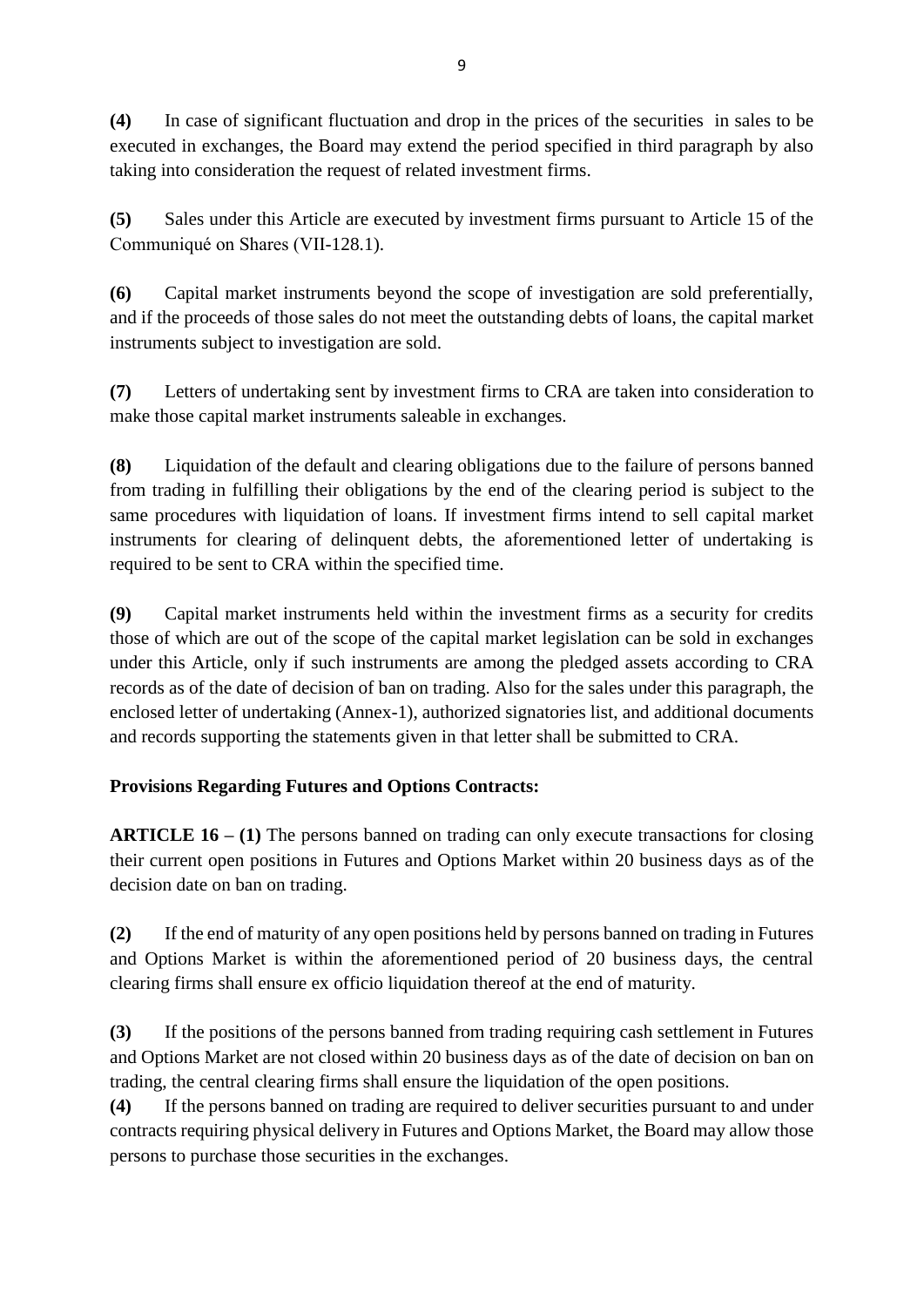### **Imposing Ban on Trading Against Holders of Capital Market Licenses:**

**ARTICLE 17 – (1)** The capital market licenses of those persons shall be revoked for the period of ban on trading against whom a decision is taken by the Board to file a criminal complaint with respect to their acts contrary to Articles 106 and 107 of the Law, and accordingly to impose a ban on trading.

**(2)** The persons of whom licenses are revoked as above under this Communiqué cannot take any licensing exam during the revocation period.

**(3)** Personal identifying information and license revocation terms of persons with revoked licenses are recorded by Capital Market Licensing Registration and Training Agency Incorporation.

# **THIRD PART Other Measures to be Taken for Insider Trading and Manipulation Investigations**

#### **Other Measures:**

**ARTICLE 18 – (1)** During the course of investigations when it is determined that there exists a reasonable doubt for the presence of the actions specified under Articles 106 and 107, the Board is authorized to impose any of the following measures on those real persons or legal entities and the officials of legal entities and the related capital market instruments including:

- **a)** Implementing gross clearing mechanism on investors and/or capital market instruments,
- **b)** Putting restrictions at the transactions of margin trading, short selling, borrowing and lending,
- **c)** Imposing a transaction and/or position limit
- **ç)** Imposing a warranty obligation or changing the obligation,
- **d)** Imposing a requirement of depositing of securities in advance based on investors and/or capital market instruments,
- **e)** Temporary suspension of trading of capital market instruments;
- **f)** Restricting the extent of the distribution of the market data,

**g)** Being traded in different market or markets or determining different transaction principles,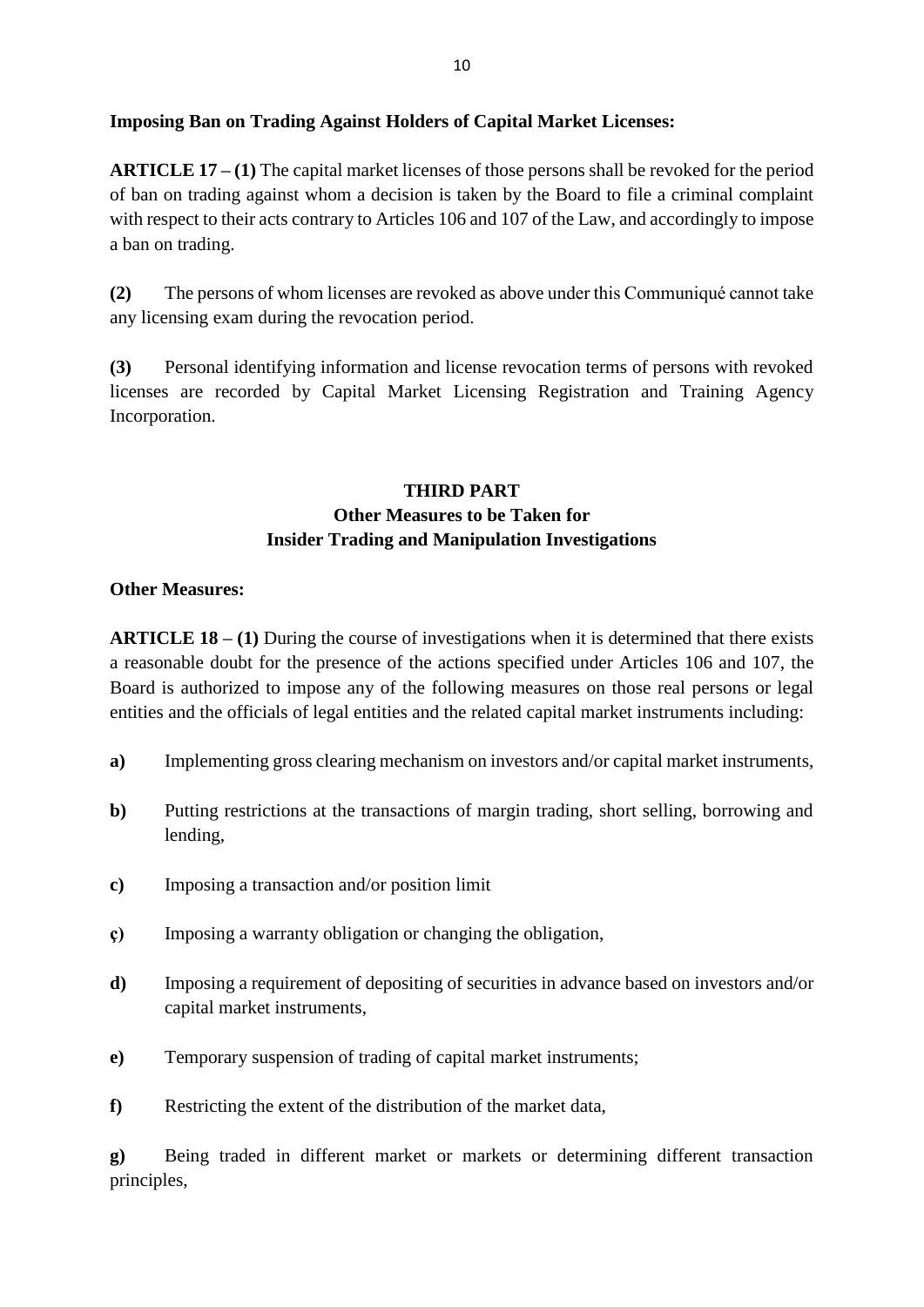**ğ)** Restriction on order transmission channels based on investors, investment firms, and/or capital market instruments

**(2)** The capital market instruments within the scope of measures taken by the Board, the full name or title information of the related persons, and the enforcement period of measures shall be reported to the exchanges for further disclosing in the Public Disclosure Platform.

**(3)** The Board is authorized to take all kinds of necessary measures to provide the effective and robust functioning of the market.

**(4)** Taking measures specified in this Article does not prevent an investigation to be carried out as a result of suspicion of illegal acts.

## **FOURTH PART Other Provisions**

#### **Effective Date:**

**ARTICLE 19 – (1)** This Communiqué shall become effective three months after the publishing date.

#### **Execution:**

**ARTICLE 20 – (1)** The provisions of this Communiqué shall be executed by the Board.

**ANNEX-1** 

#### **LETTER OF UNDERTAKING**

No.:……………. …/…/……..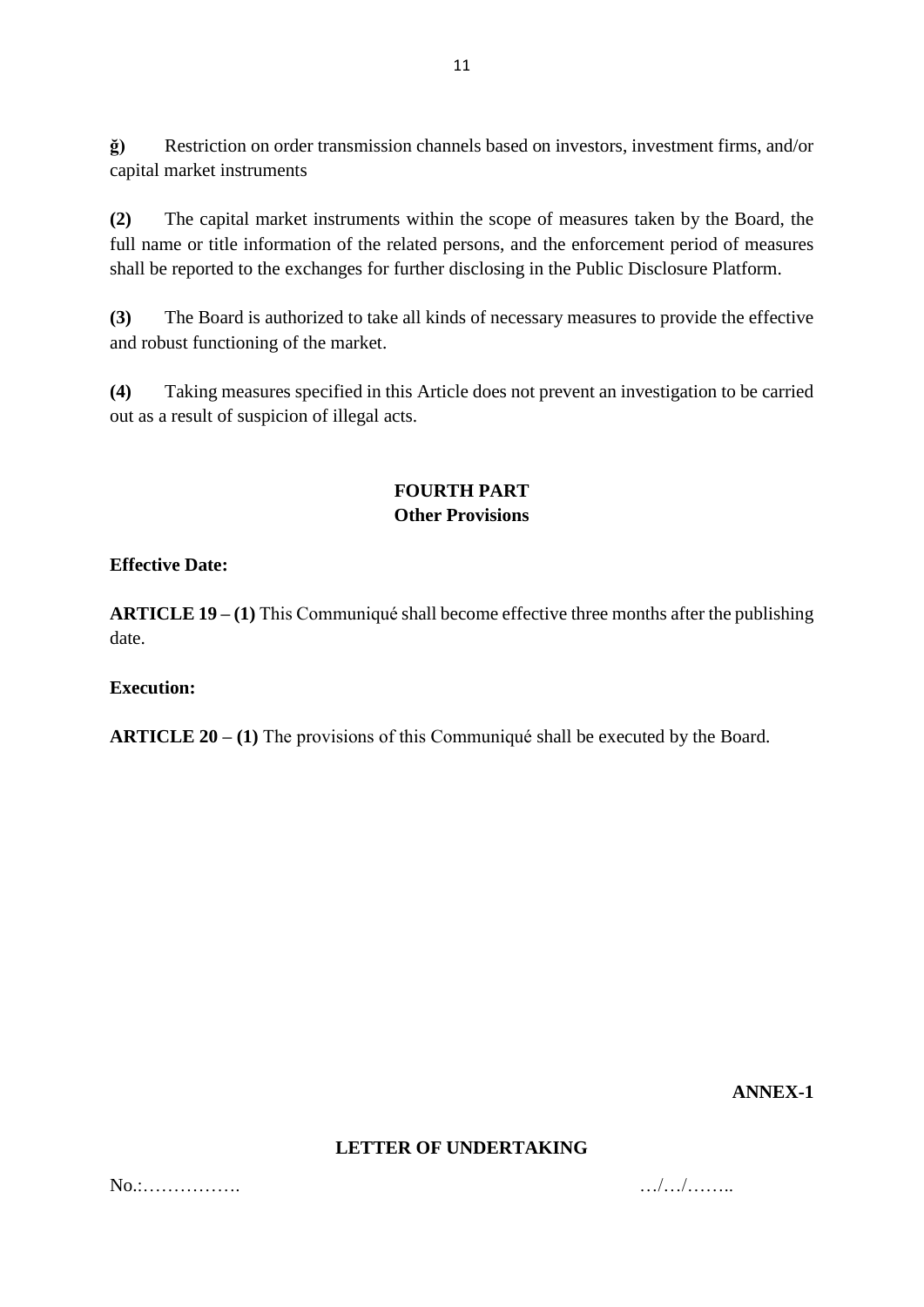It is understood that a ban on trading is imposed by the Capital Markets Board on our customer with account no. ……….. held with our investment firm pursuant to a decision of the Board no. ……….. dated ……….. In this respect, we have applied to CRA in order to commence necessary actions for sale of capital market instruments, of which codes and amounts are given below, in exchanges due to loans and delinquent debts accrued as a result of nonperformance by such customer of his obligations arising from clearing operations to our Firm within the respective clearing period.

Information on credit debts as well as on capital market instruments subject to conversion demand are given below.

A- Amount of Loans:

B- Amount of Delinquent Debts:

C- Capital Market Instruments Requested to be Sold:

Ç- Capital Market Instruments out of the Scope of Investigation: Account, Sub-Account, ISIN Code, Additional Definition, Balance

D- Capital Market Instruments Subject to Investigation: Account, Sub-Account, ISIN Code, Additional Definition, Balance

The aforementioned capital market instruments subject to a conversion demand for sales will be sold in order to clear loans and delinquent debts of the person. Such credit facility for that person was granted as per provisions of the Communiqué on Margin Trading, Short Selling and Borrowing and Lending Transactions of Capital Market Instruments (Serial V, No. 65). In the conversion of banned capital market instruments to non-publicly traded capital market instruments for collection of non-performing loans, the amount exceeding such non-performing loans shall be kept within the banned investor's account in order to ensure reconversion thereof to the banned capital market instruments, and shall not be transmitted to any other account through a bank transfer. We hereby declare and undertake that we will not execute any sale exceeding our receivables from such customer and we will preferentially sell the capital market instruments out of the scope of investigation, and that if the proceeds of sale of capital market instruments out of the scope of investigation fails to clear the debt of customer, we will sell the capital market instruments subject to investigation, as well as that we will not execute any transaction with the intent of circumventing the provisions of capital market legislation and the Communiqué on Measures to be Taken for Insider Trading and Manipulation Investigations (V-101.1), and otherwise, that we will accept any and all sanctions to be imposed by the Capital Markets Board.

General Manager, Vice General Manager

Enclosures:

- 1- Authorized signatories list of Investment Firm
- 2- Margin Trading Contracts
- 3- Current and Margin Account Statements

4- Written approval of banned person with a margin trading contract for conversion to margin trading of transactions under the scope of collection of loans, and delinquent debts accrued due